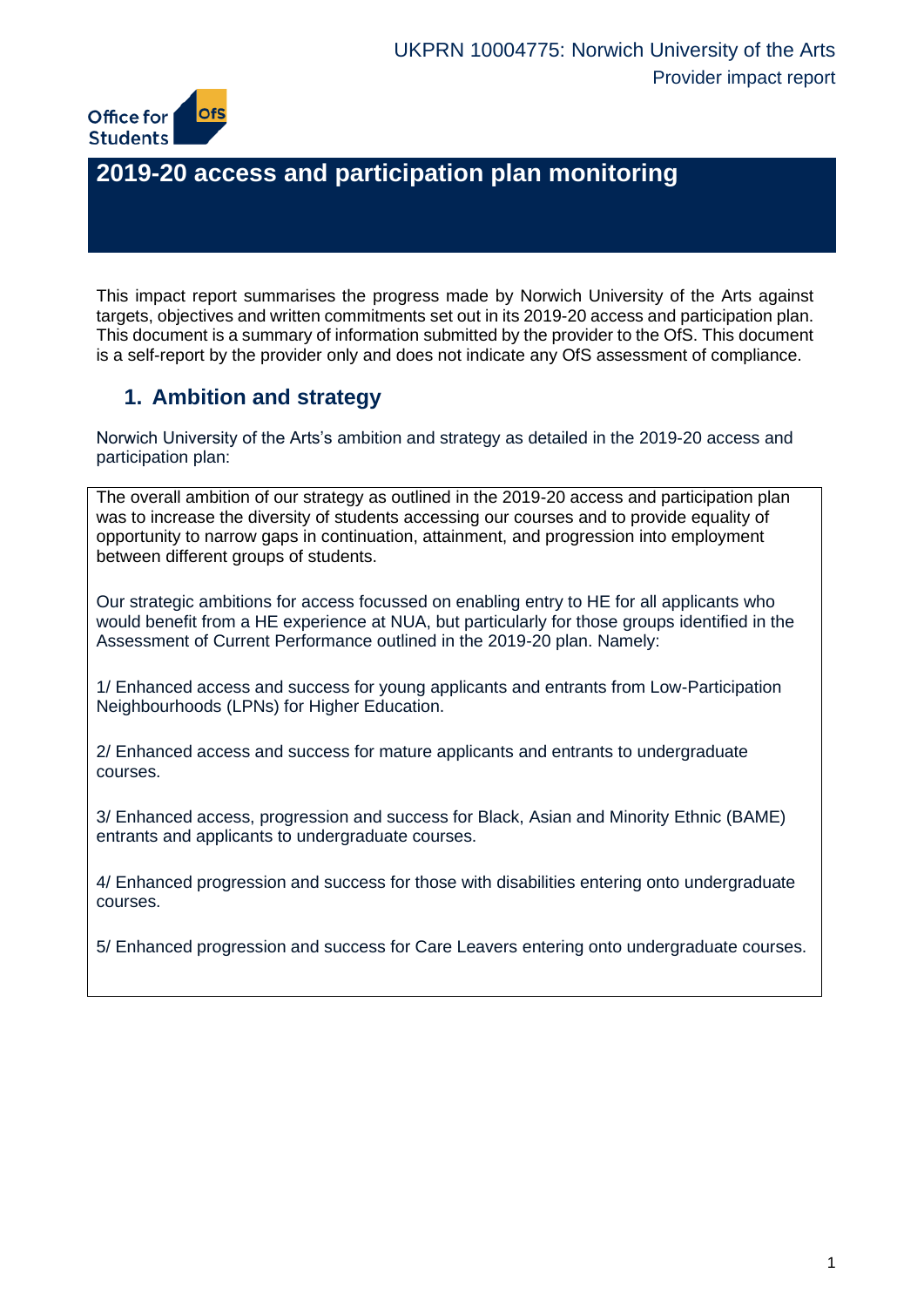## **2. Self-assessment of targets**

The tables that follow provide a self-assessment by Norwich University of the Arts of progress against the targets approved in its 2019-20 access and participation plan.

Please note the tables contain only a summary of target milestones approved in 2019-20 access and participation plans. Full information can be found in Table 8a – statistical targets and milestones and Table 8b – **Other milestones and targets** of Norwich University of the Arts's 2019-20 [access and participation plan.](https://www.officeforstudents.org.uk/advice-and-guidance/the-register/search-for-access-and-participation-plans/#/AccessPlans/)

Any optional commentary provided against the targets is given in [Annex B.](#page-13-0)

### <span id="page-1-0"></span>**Statistical targets and milestones**

| Reference<br>Number<br>(lifecycle<br>stage) | <b>Description</b>                                                                                                                                                                                  | <b>Baseline</b><br>year | <b>Baseline data</b> | 2018 19 milestone | 2019 20 milestone | <b>Units of</b><br>target | <b>Comparison</b><br>year | <b>Actual</b><br>performance<br><u>in</u><br>comparison<br>year | <b>Target self-</b><br>assessment |
|---------------------------------------------|-----------------------------------------------------------------------------------------------------------------------------------------------------------------------------------------------------|-------------------------|----------------------|-------------------|-------------------|---------------------------|---------------------------|-----------------------------------------------------------------|-----------------------------------|
| T16a_01<br>(Access)                         | To increase the proportion of<br>young full-time undergraduate<br>entrants from NS-SEC 4-7 and<br>to remain above the location<br>adjusted benchmark in all years                                   | 2013-14                 | 41.7%                | 44.0%             | 45.0%             | Percentage                | 2019-20                   |                                                                 | Expected<br>progress              |
| T16a_02<br>(Access)                         | To increase the proportion of<br>young full-time undergraduate<br>entrants from Low Participation<br>Neighbourhoods and to remain<br>above the location adjusted<br>benchmark in all years          | 2013-14                 | 17.3%                | 20.3%             | 21.0%             | Percentage                | 2019-20                   | 18                                                              | Limited<br>progress               |
| T16a_03<br>(Access)                         | To increase the proportion of<br>mature full-time undergraduate<br>entrants                                                                                                                         | 2013-14                 | 15.3%                | 19%               | 20%               | Percentage                | 2019-20                   | 13.4                                                            | Limited<br>progress               |
| T16a_04<br>(Student<br>success)             | Retention: to continue to ensure<br>that the percentage of young<br>entrants who drop out of Higher<br>Education falls below 5% and<br>the percentage is lower than the<br><b>HESA</b> benchmark    | 2013-14                 | 8.0%                 | 4.5%              | 4.0%              | Percentage                | 2018-19                   | 9.1                                                             | No progress                       |
| T16a_05<br>(Student<br>success)             | Retention: to continue to ensure<br>that the percentage of mature<br>entrants who drop out of Higher<br>Education falls below 10% and<br>the percentage is lower than the<br><b>HESA</b> benchmark. | 2013-14                 | 13.7%                | 10.0%             | 9.0%              | Percentage                | 2018-19                   |                                                                 | 15.5 No progress                  |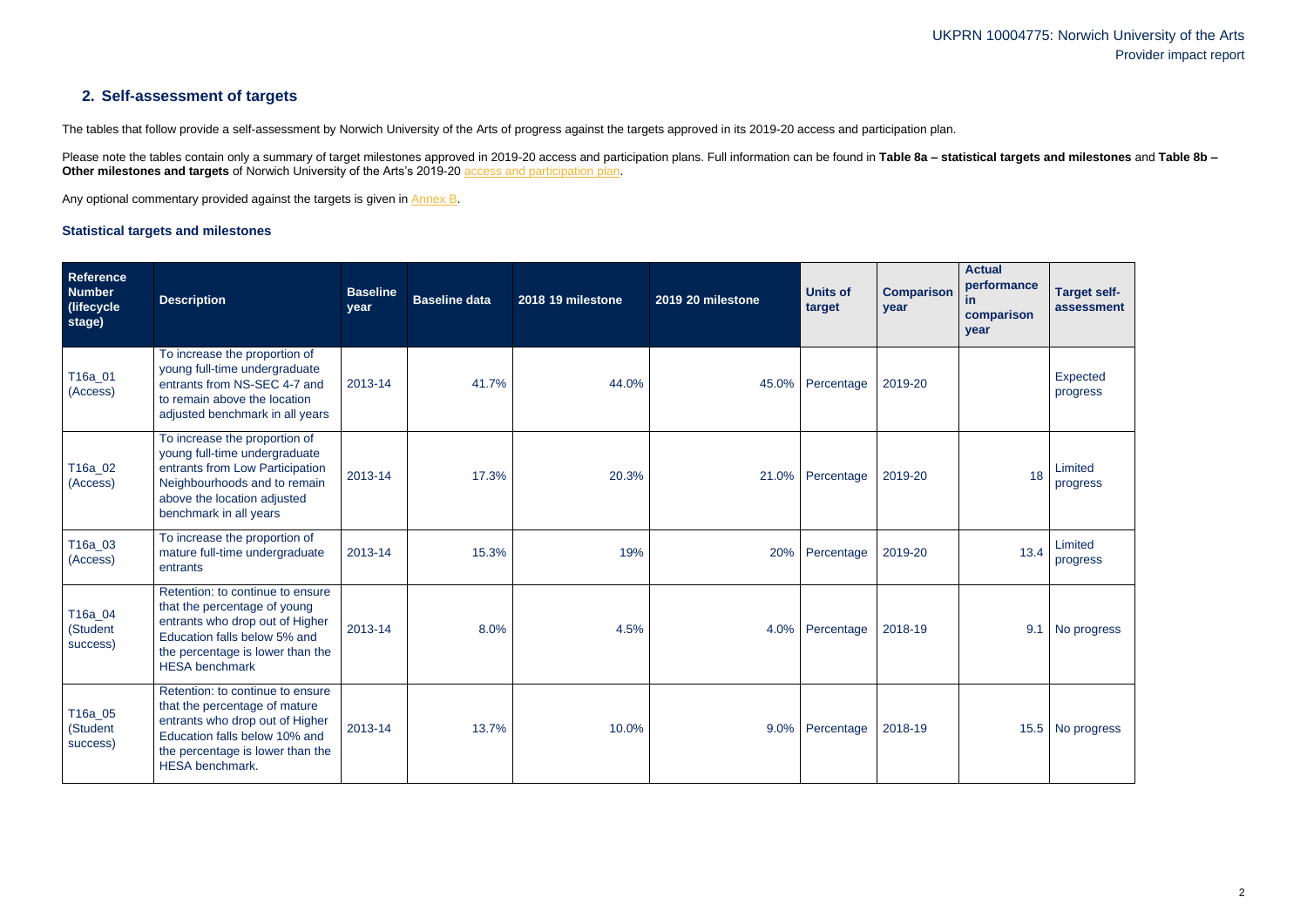| T16a_06<br>(Student<br>success) | Retention: to reduce the<br>percentage of young entrants<br>from Low Participation<br>Neighbourhoods who drop out of<br>Higher Education to 5% and<br>maintain a percentage lower<br>than the HESA benchmark                                                                                                     | 2013-14 | 7.9%                                           | 5.5%                                   | 5.0%                                   | Percentage       | 2018-19 | 14.3     | No progress                 |
|---------------------------------|------------------------------------------------------------------------------------------------------------------------------------------------------------------------------------------------------------------------------------------------------------------------------------------------------------------|---------|------------------------------------------------|----------------------------------------|----------------------------------------|------------------|---------|----------|-----------------------------|
| T16a_07<br>(Access)             | Increase the proportion of UK<br>domiciled students from Black,<br>Asian for Minority Ethnic (BAME)<br>origin                                                                                                                                                                                                    | 2013-14 | 8.0%                                           | 11.0%                                  |                                        | 11.0% Percentage | 2019-20 | 11       | <b>Expected</b><br>progress |
| T16a_08<br>(Student<br>success) | Success: to ensure that the<br>margin of differential in the<br>percentages of students from<br>socio-economic group NS-SEC<br>4-7 achieving a First or Upper<br>Second Class degree<br>classification, does not fall below<br>-5% compared with peers not<br>from other socio-economic<br>groups.               | 2013-14 | SEC 4-7 67%<br>Other SEC 74%<br>Diff: $-7\%$   | Margin to remain at or<br>above $-5%$  | Margin to remain at or<br>above - 5%   | Percentage       | 2019-20 | $\Omega$ | Expected<br>progress        |
| T16a_09<br>(Student<br>success) | Success: to ensure that the<br>margin of differential in the<br>percentages of students with a<br>declared disability achieving a<br><b>First or Upper Second Class</b><br>degree classification, does not<br>fall below -5% compared with<br>peers who have not declared a<br>disability.                       | 2013-14 | Disabled 61%<br>No disability 74%<br>Diff -13% | Margin to remain at or<br>above $-5%$  | Margin to remain at or<br>above $-5%$  | Percentage       | 2019-20 |          | Expected<br>progress        |
| T16a_10<br>(Student<br>success) | Success: to ensure that the<br>margin of differential in the<br>percentages of students from a<br>Black, Asian or Minority Ethnic<br>(BAME) origin achieving a First<br>or Upper Second Class degree<br>classification, does not fall below<br>-5% compared with peers from a<br>predominantly white background. | 2013-14 | <b>BAME 61%</b><br>White 72%<br>Diff -11%      | Margin to remain at or<br>above $-5%$  | Margin to remain at or<br>above - 5%   | Percentage       | 2019-20 | 12       | Limited<br>progress         |
| T16a_11<br>(Student<br>success) | Retention: to ensure that the<br>margin of differential in the<br>retention of students from under-<br>represented groups and the<br>remainder of the cohort does not<br>fall below -5% for students from<br>socio-economic groups NS-SEC<br>$4 - 7$                                                             | 2013-14 | SEC 4-7 95.1%<br>Other SEC -<br>93.5%          | Margin to remain at or<br>above - $5%$ | Margin to remain at or<br>above - $5%$ | Percentage       | 2019-20 | $\Omega$ | <b>Expected</b><br>progress |

| 14.3           | No progress                 |
|----------------|-----------------------------|
| 11             | <b>Expected</b><br>progress |
| $\overline{0}$ | <b>Expected</b><br>progress |
| 7              | <b>Expected</b><br>progress |
| 12             | Limited<br>progress         |
| Ō              | <b>Expected</b><br>progress |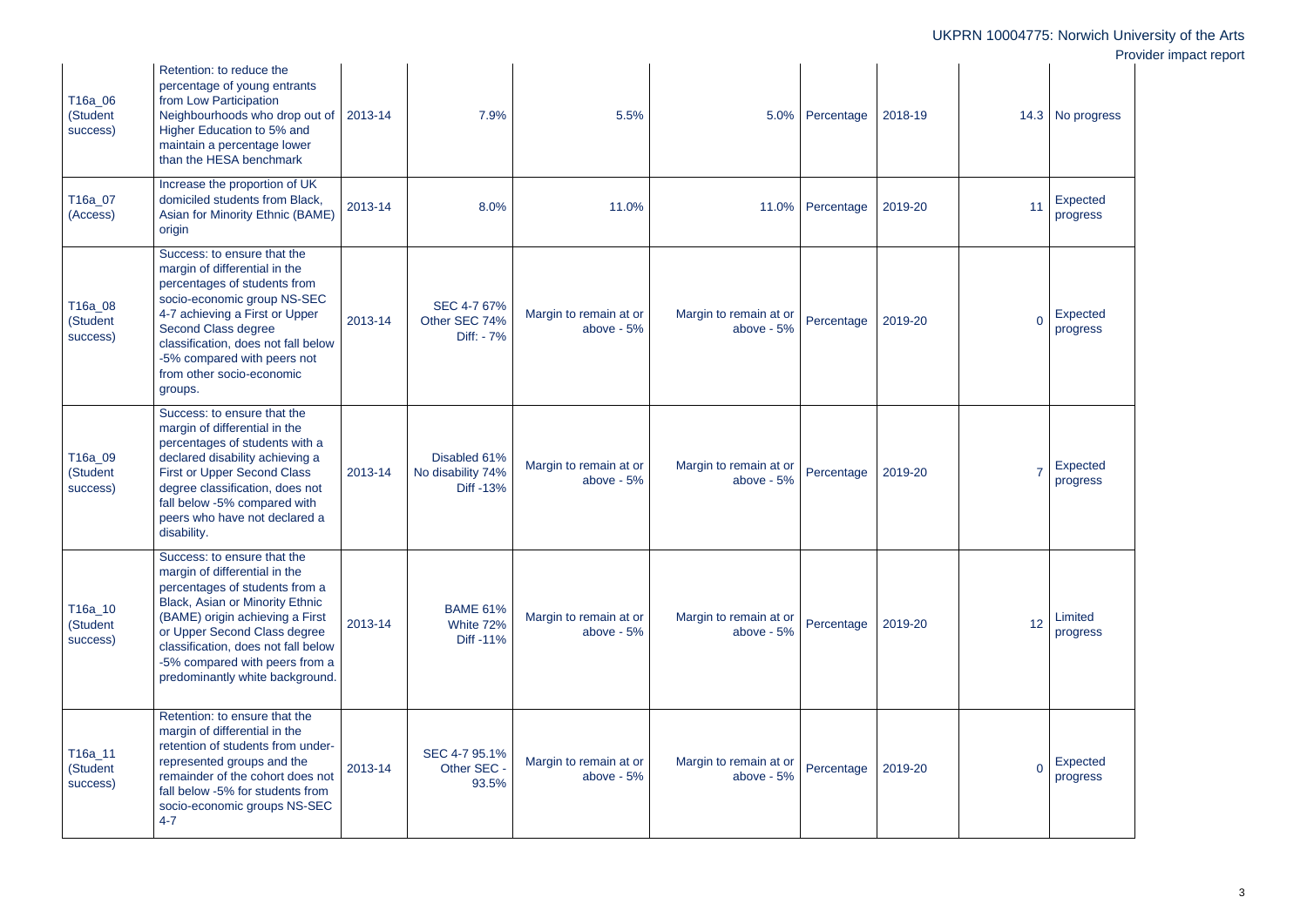|   |                      | 10004775: Norwich University of the Arts<br>Provider impact report |
|---|----------------------|--------------------------------------------------------------------|
| 6 | Limited<br>progress  |                                                                    |
| 3 | Expected<br>progress |                                                                    |

| T16a_12<br>(Student<br>success) | Retention: to ensure that the<br>margin of differential in the<br>retention of students from under-<br>represented groups and the<br>remainder of the cohort does not<br>fall below -5% for students<br>declaring a disability.  | 2013-14 | Disabled 93.4%<br>No disability<br>94.3% | Margin to remain at or<br>above - $5%$ | Margin to remain at or<br>above - 5% | Percentage | 2019-20 | Limited<br>progress  |
|---------------------------------|----------------------------------------------------------------------------------------------------------------------------------------------------------------------------------------------------------------------------------|---------|------------------------------------------|----------------------------------------|--------------------------------------|------------|---------|----------------------|
| T16a_13<br>(Student<br>success) | Retention: to ensure that the<br>margin of differential in the<br>retention of students from under-<br>represented groups and the<br>remainder of the cohort does not<br>fall below -5% for students from<br><b>BAME</b> origins | 2013-14 | BAME - 91.2%<br>White - 94.2%            | Margin to remain at or<br>above $-5%$  | Margin to remain at or<br>above - 5% | Percentage | 2019-20 | Expected<br>progress |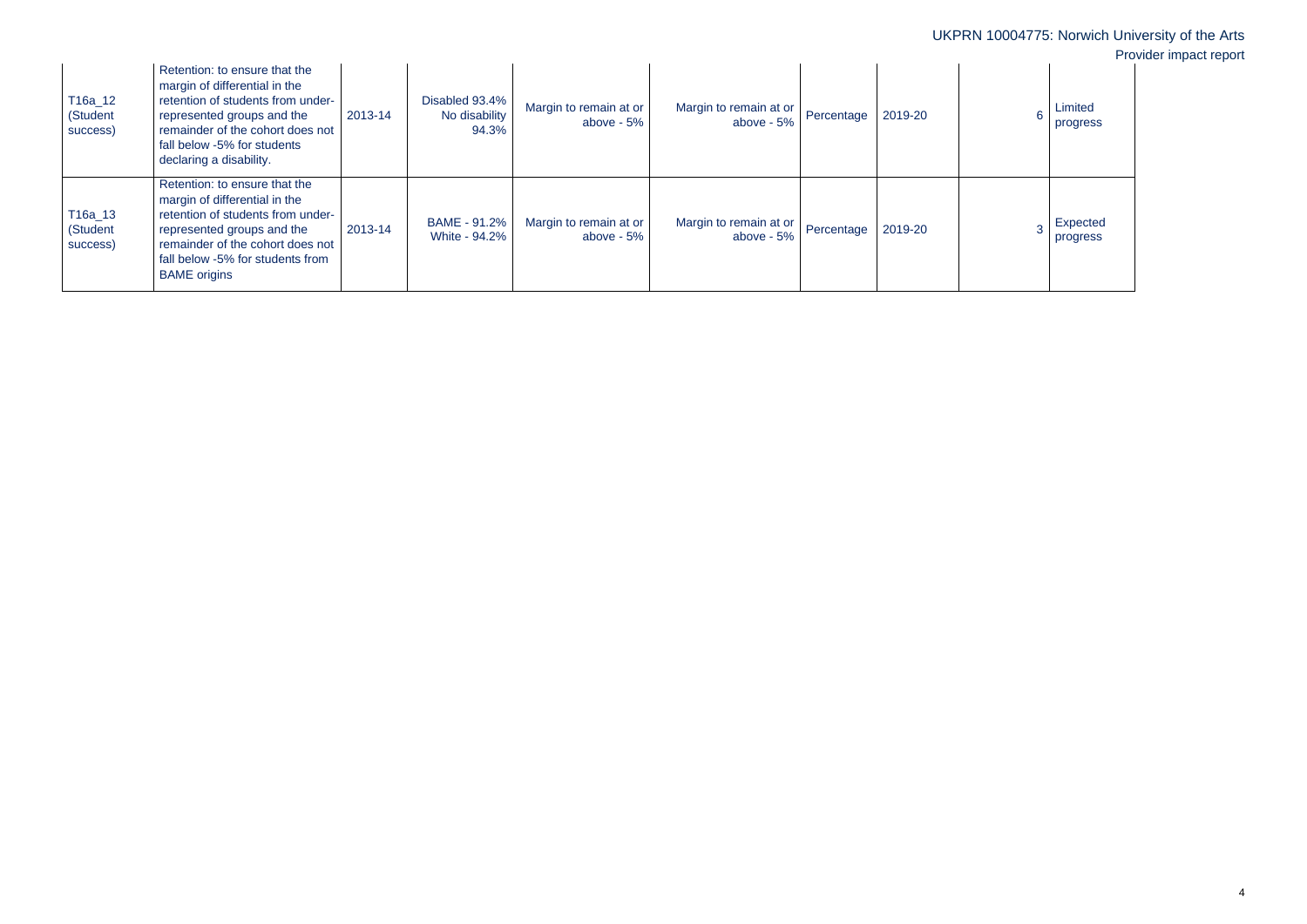# **Other milestones and targets**

| Reference<br><b>Number</b><br>(lifecycle)<br>stage) | <b>Description</b>                                                                                                                                                                                                                                                                                                                                                                         | <b>Baseline</b><br>year | <b>Baseline data</b> | 2018 19 milestone | 2019 20 milestone    | <b>Units of</b><br>target | <b>Comparison</b><br>year | <b>Actual</b><br>performance<br><u>in</u><br>comparison<br>year | <b>Target self-</b><br>assessment |
|-----------------------------------------------------|--------------------------------------------------------------------------------------------------------------------------------------------------------------------------------------------------------------------------------------------------------------------------------------------------------------------------------------------------------------------------------------------|-------------------------|----------------------|-------------------|----------------------|---------------------------|---------------------------|-----------------------------------------------------------------|-----------------------------------|
| T16b_01<br>(Access)                                 | NUA will develop a programme<br>of CPD and HE training for<br>teachers and will hold one event<br>per year.                                                                                                                                                                                                                                                                                | 2013-14                 | n/a                  |                   | $\blacktriangleleft$ | Other                     | 2019-20                   |                                                                 | Expected<br>progress              |
| T16b_02<br>(Access)                                 | To continue to work with<br>regional schools, colleges and<br>academies identified as high<br>priority through the Indices of<br>Multiple Deprivation Index (IMD)<br>to target pupils from under-<br>represented groups and raise<br>awareness of and aspirations to<br>undergraduate study from year 9<br>through to year 12/13 - target<br>expressed as number of<br>targeted activities | 2013-14                 | 30                   | 38                | 40                   | Other                     | 2019-20                   | 43                                                              | Expected<br>progress              |
| T16b_03<br>(Access)                                 | To develop and renew<br>Progression Agreements with<br>targeted schools and colleges<br>to maintain the current level,<br>which has exceeded the targets<br>set in the Widening Particpation<br><b>Strategic Assessment</b>                                                                                                                                                                | 2013-14                 | 35                   | 39                | 40                   | Other                     | 2019-20                   | 42                                                              | Expected<br>progress              |
| T16b_04<br>(Access)                                 | To work with local and regional<br>networks to provide outreach<br>events for mature students, to<br>raise awareness of, and<br>aspirations to, study at<br>undergraduate level - target<br>expressed as number of<br>targeted activites.                                                                                                                                                  | 2013-14                 | $\overline{5}$       | 25                | 25                   | Other                     | 2019-20                   | 22                                                              | Limited<br>progress               |
| T16b_05<br>(Student<br>success)                     | Measure to support retention:<br>increase the number of student<br>Peer Assisted Learning (PAL)<br><b>Mentors</b>                                                                                                                                                                                                                                                                          | 2013-14                 | 70                   | 90                | 95                   | Headcount                 | 2019-20                   | 56                                                              | Limited<br>progress               |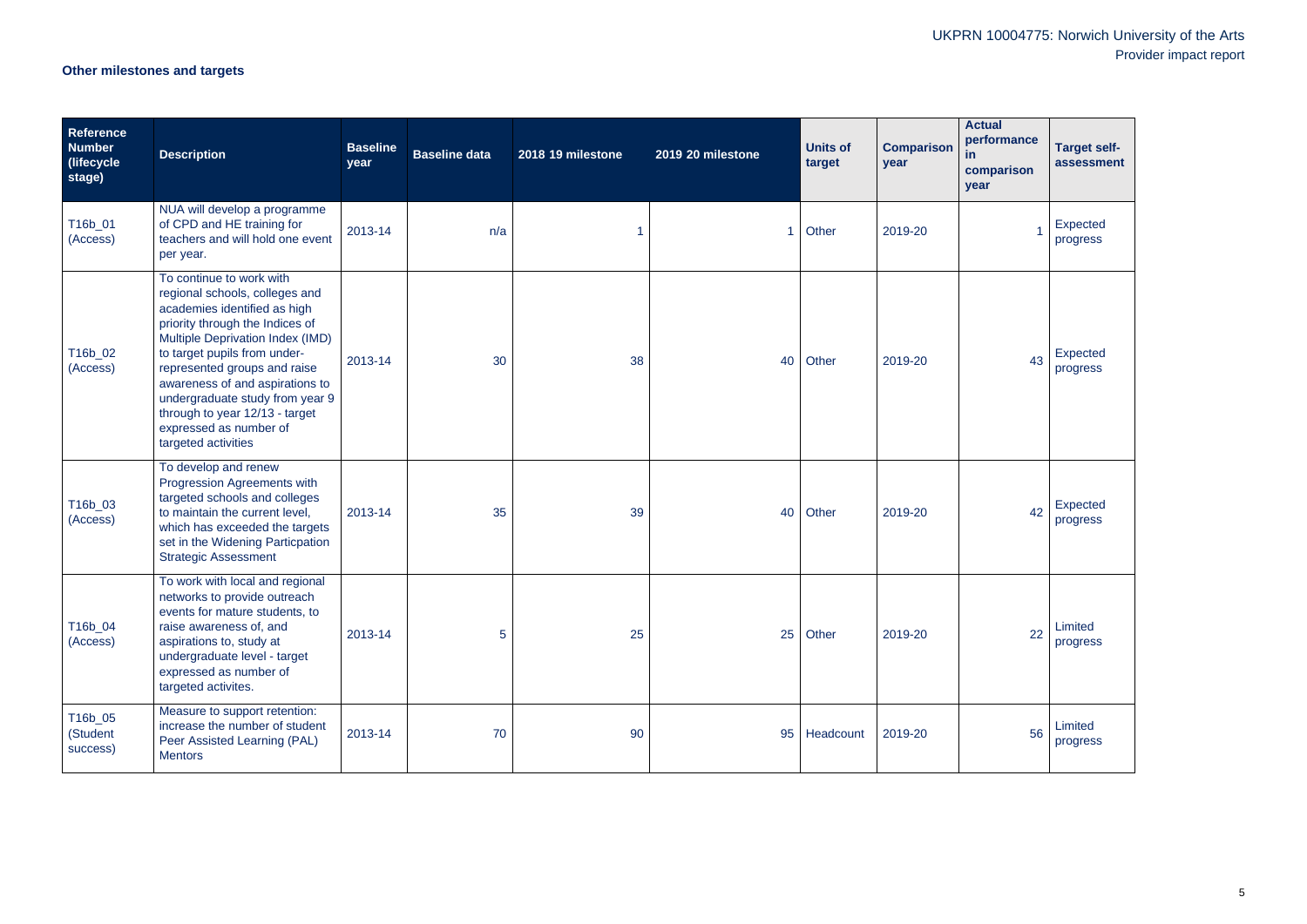To work with at least one local

| T16b_06<br>(Access)      | primary school in long-term<br>outreach activity aimed at a<br>targeted cohort of students from<br>Key Stage 2 with a range of<br>activities to raise awareness and<br>encourage aspirations to<br>progress to higher education.                                                                                                      | 2013-14 | n/a | 5 | 6. | Other | 2019-20 | 0  | No progress          |
|--------------------------|---------------------------------------------------------------------------------------------------------------------------------------------------------------------------------------------------------------------------------------------------------------------------------------------------------------------------------------|---------|-----|---|----|-------|---------|----|----------------------|
| T16b_07<br>(Progression) | To deliver employability<br>sessions through the<br><b>Employability Adviser</b><br>specifically aimed at WP groups<br>in Years 1, 2 & 3, to provide<br>tailored opportunities to engage<br>with employability preparation<br>and career planning (in addition<br>to regular professional practice<br>covered within the curriculum). | 2013-14 | n/a |   |    | Other | 2019-20 | 10 | Expected<br>progress |

| UKPRN 10004775: Norwich University of the Arts<br>Provider impact report |                |       |         |                 |                      |  |  |  |
|--------------------------------------------------------------------------|----------------|-------|---------|-----------------|----------------------|--|--|--|
| 5                                                                        | $6\phantom{1}$ | Other | 2019-20 | $\overline{0}$  | No progress          |  |  |  |
| $\overline{4}$                                                           | 5              | Other | 2019-20 | 10 <sup>°</sup> | Expected<br>progress |  |  |  |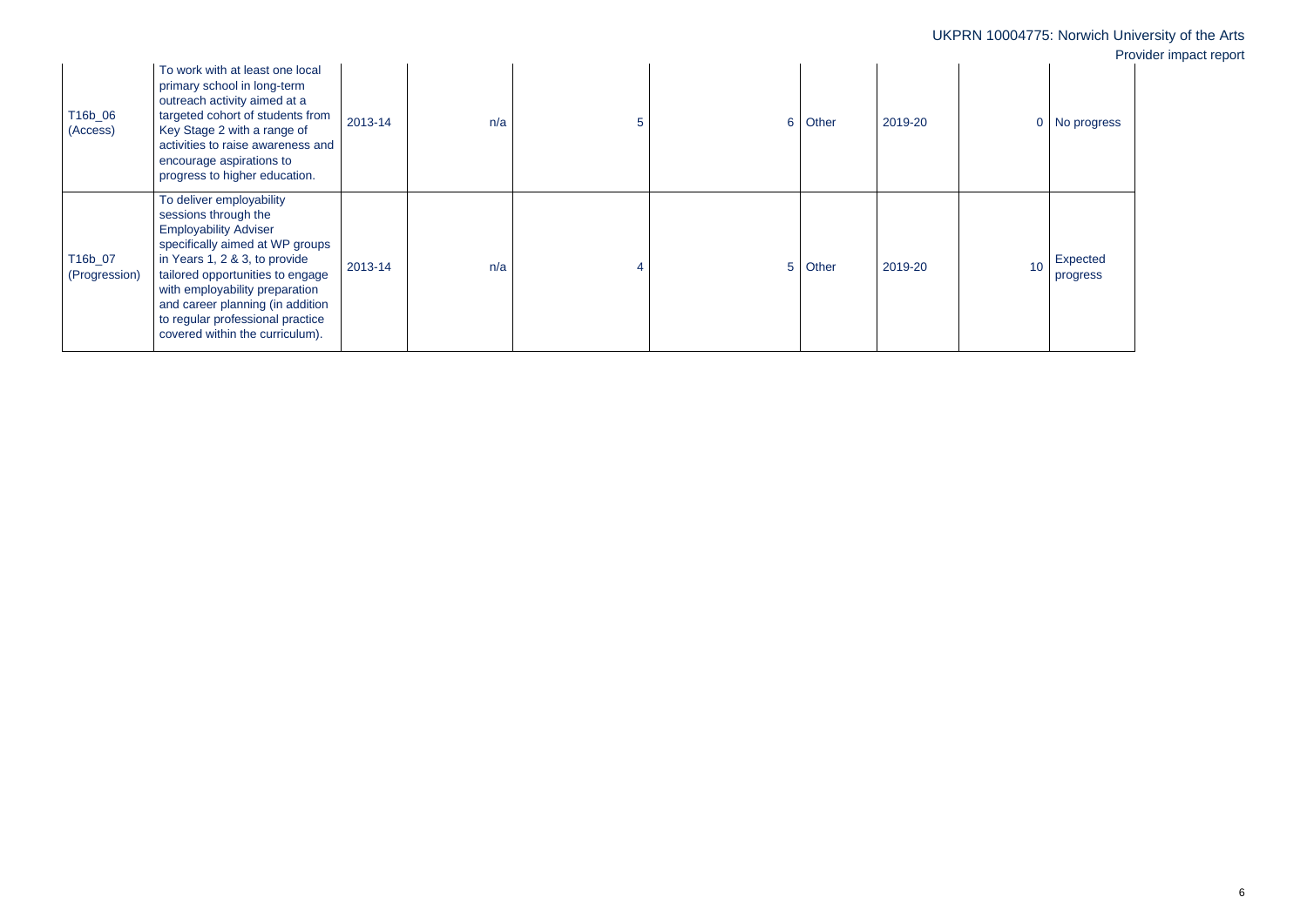### **3. Investment commitments**

### **3.1. Access and participation investment for the last audited year**

 Please note that some differences in predicted vs actual spend may be due to reporting differences between academic and financial years.

| <b>Financial year</b>    |                     | 2019 20          |                  |  |  |  |  |  |
|--------------------------|---------------------|------------------|------------------|--|--|--|--|--|
|                          | Predicted spend (£) | Actual spend (£) | Difference (ppt) |  |  |  |  |  |
| <b>Access investment</b> | £600,000.00         | £302,000.00      | -50%             |  |  |  |  |  |
| <b>Financial Support</b> | £625,953.00         | £647,000.00      | 3%               |  |  |  |  |  |

## **4. Action plan**

 Where progress was less than expected Norwich University of the Arts has made the following commitments to increase the rate of progress against their targets.

| <b>Reference</b><br><b>Number</b> | Steps that will be taken in the future to make expected progress<br>against target                                                                                                       |
|-----------------------------------|------------------------------------------------------------------------------------------------------------------------------------------------------------------------------------------|
| T16a_02                           | Outreach activities have been supplemented by the issue of physical<br>materials packs to pupils in our regional schools as part of aspiration raising<br>techniques.                    |
| T16a_03                           | This is a focus in our APP 2020-25.                                                                                                                                                      |
| T16a_04                           | Continuation remains a focus in our APP 2020-25.                                                                                                                                         |
| T16a_05                           | Continuation remains a focus in our APP 2020-25.                                                                                                                                         |
| T16a_06                           | Continuation remains a focus in our APP 2020-25.                                                                                                                                         |
| T16a 10                           | This is a focus in our APP 2020-25.                                                                                                                                                      |
| T16a_12                           | Future actions are outlined in our APP 2020-25. We are increasing the<br>resource available to students to support improving mental health, resilience<br>and overall well-being.        |
| T16b_04                           | We will develop a programme of outreach for mature students combining<br>online and physical activity.                                                                                   |
| T16b_05                           | This is not a target in our new APP. PALs are an integral part of our learning<br>support and play a role in community building and assisting new students<br>with the transition to HE. |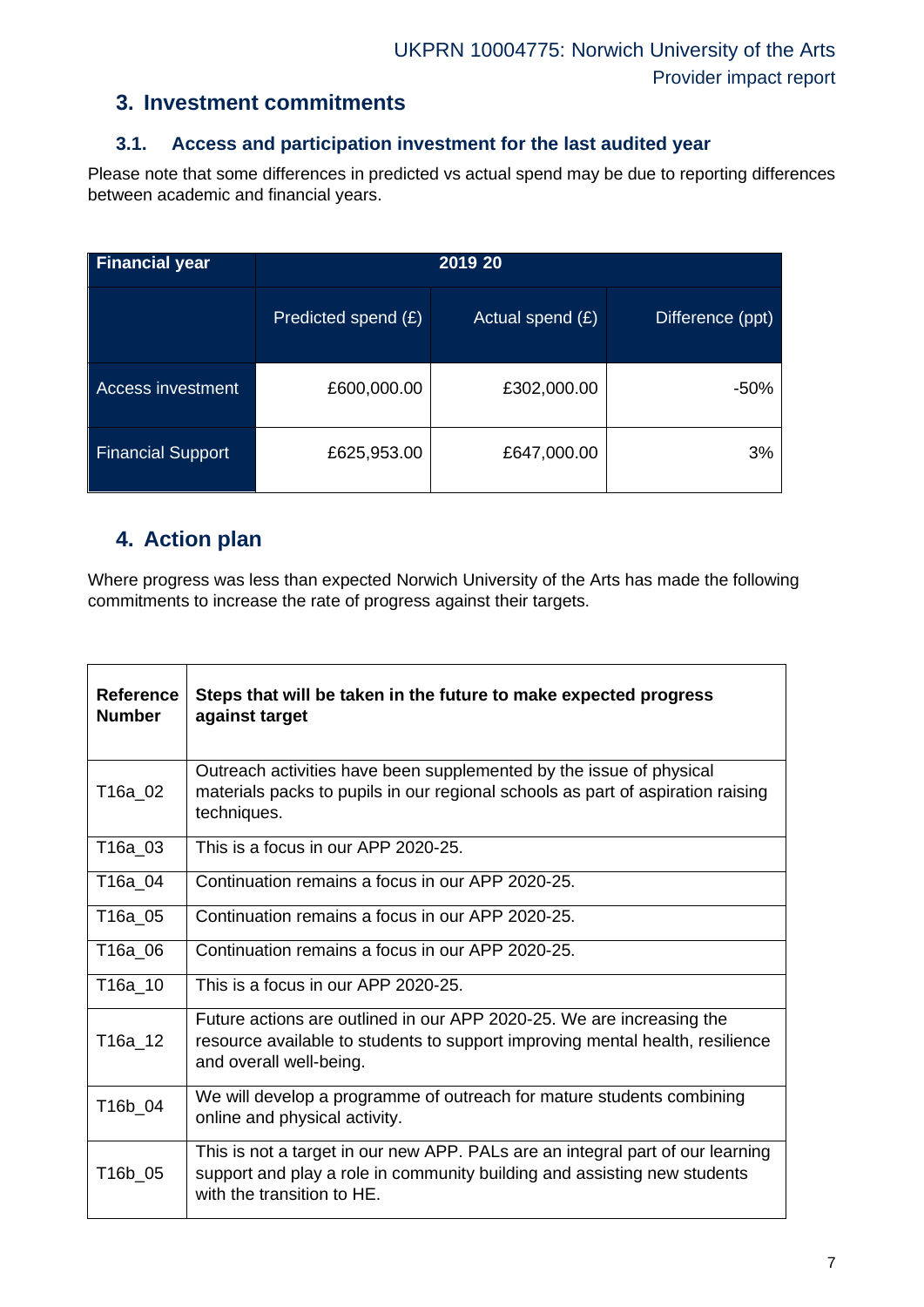$T16b\_06$  | This is not a target in our new APP.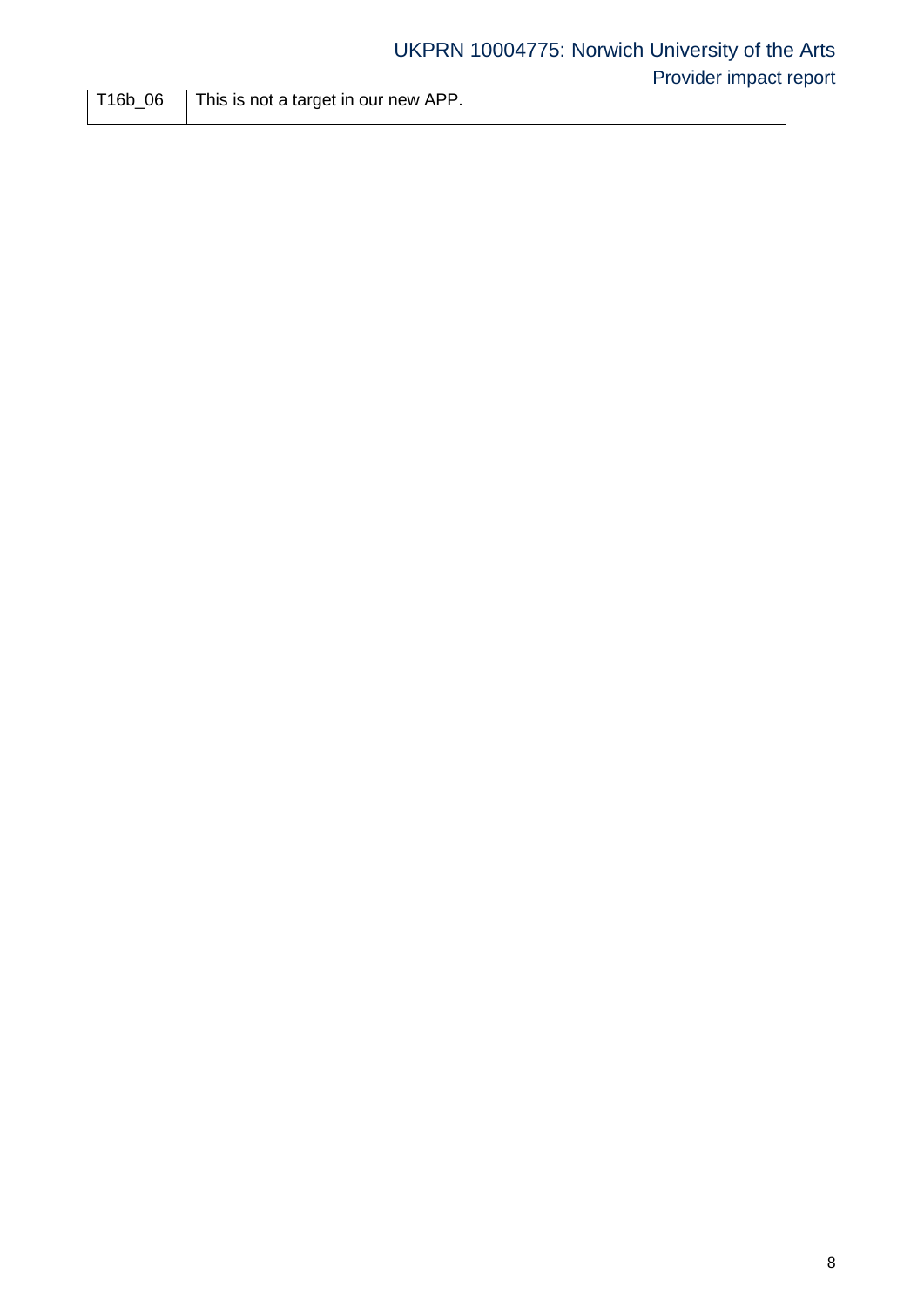# **5. Confirmation**

Norwich University of the Arts confirms that:

| Student engagement                                                                                                                                                                                                                                       |  |  |  |  |  |  |
|----------------------------------------------------------------------------------------------------------------------------------------------------------------------------------------------------------------------------------------------------------|--|--|--|--|--|--|
| Have you worked with your students to help them complete the access and participation plan<br>monitoring student submission?                                                                                                                             |  |  |  |  |  |  |
| Yes                                                                                                                                                                                                                                                      |  |  |  |  |  |  |
| Have you engaged with your student body in the design, evaluation, and monitoring of the plan?                                                                                                                                                           |  |  |  |  |  |  |
| Yes                                                                                                                                                                                                                                                      |  |  |  |  |  |  |
| Verification and sign off                                                                                                                                                                                                                                |  |  |  |  |  |  |
| Norwich University of the Arts has confirmed that the information included in this impact report is<br>accurate, that it has been compiled in line with OfS guidance, and that it is being submitted on<br>behalf of the governing body of the provider. |  |  |  |  |  |  |
| Yes                                                                                                                                                                                                                                                      |  |  |  |  |  |  |
| Accountable officer sign off                                                                                                                                                                                                                             |  |  |  |  |  |  |
| Name<br>Angela Robson                                                                                                                                                                                                                                    |  |  |  |  |  |  |
| Position<br><b>Acting Vice Chancellor</b>                                                                                                                                                                                                                |  |  |  |  |  |  |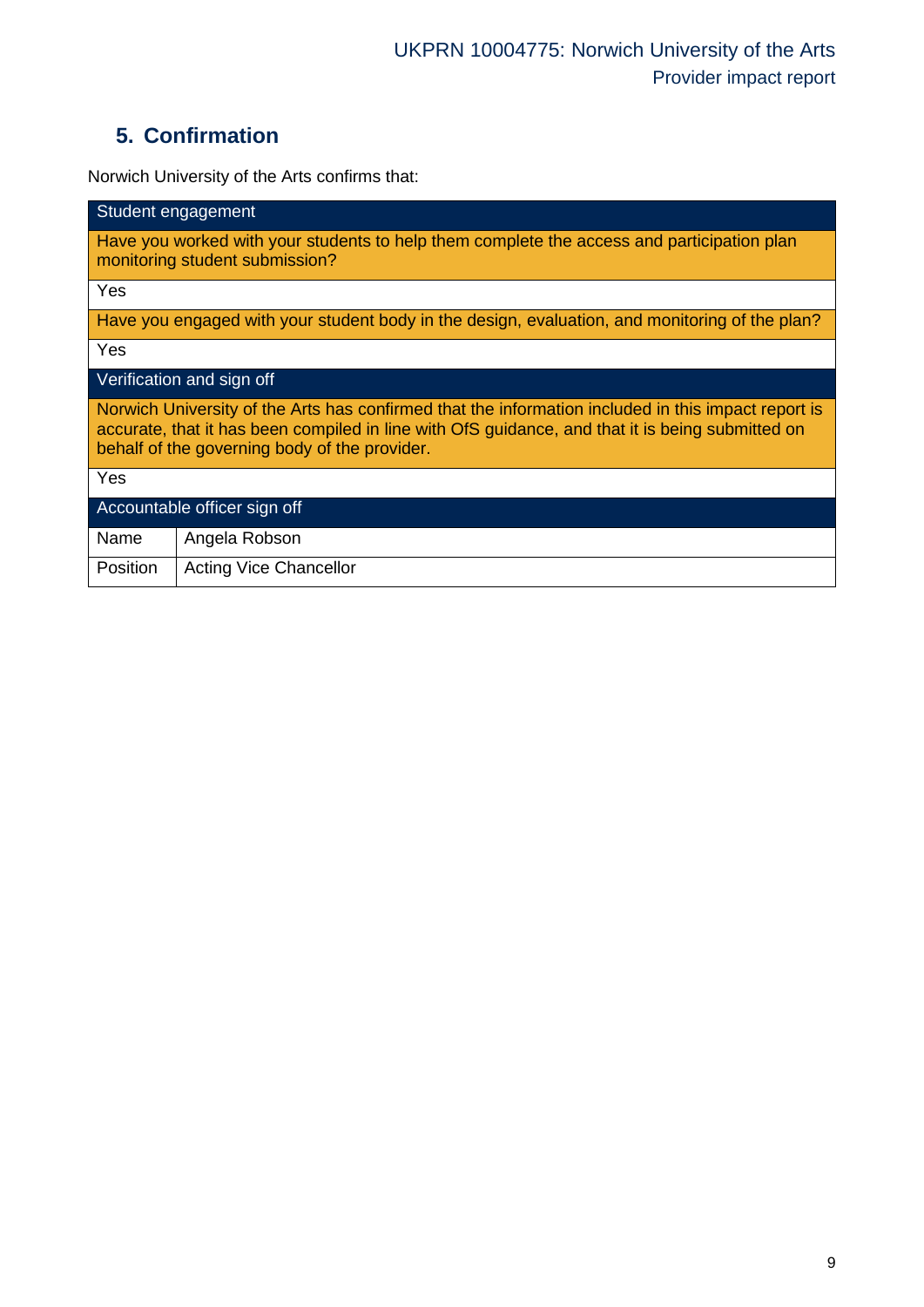### **Annex A: Commentary on progress against targets**

 Norwich University of the Arts's commentary where progress against targets was less than expected.

**Target reference number: T16a\_02** 

How have you met the commitments in your plan related to this target?

 No, however, the proportion of increase in absolute terms for new entrants from POLAR 4 quintile 1 is 9% compared to a 4% increase in each of the other quintiles.

 Have you taken any additional steps other than that detailed in the plan to reach the selected milestone?

 Access and recruitment work was impacted by the restrictions imposed by the Covid-19 national lockdown in 2019-20. Online Open Days and digital outreach has been developed to continue to reach out to students from WP backgrounds.

**Target reference number: T16a\_03** 

How have you met the commitments in your plan related to this target?

We have not progressed in line with our targets. We have maintained a consistent level.

 Have you taken any additional steps other than that detailed in the plan to reach the selected milestone?

 No. Access and recruitment work was impacted by the restrictions imposed by the Covid-19 national lockdown in 2019-20 which closed down the main mechanisms used to reach out to mature entrants (which are our Gallery exhibitions and talks, and the City Lecture Series).

#### **Target reference number: T16a\_04**

How have you met the commitments in your plan related to this target?

We have not progressed in line with our targets.

 Have you taken any additional steps other than that detailed in the plan to reach the selected milestone?

 We changed the distribution and amounts of our bursaries to ensure that students had access to bursary funds at the start of their course in order to purchase laptops to allow engagement in digital learning.

 Development of our hybrid (blended) learning to support students throughout the Covid-19 pandemic.

 Digital resources and drop-in Student Support sessions increased to support students through the Covid-19 pandemic.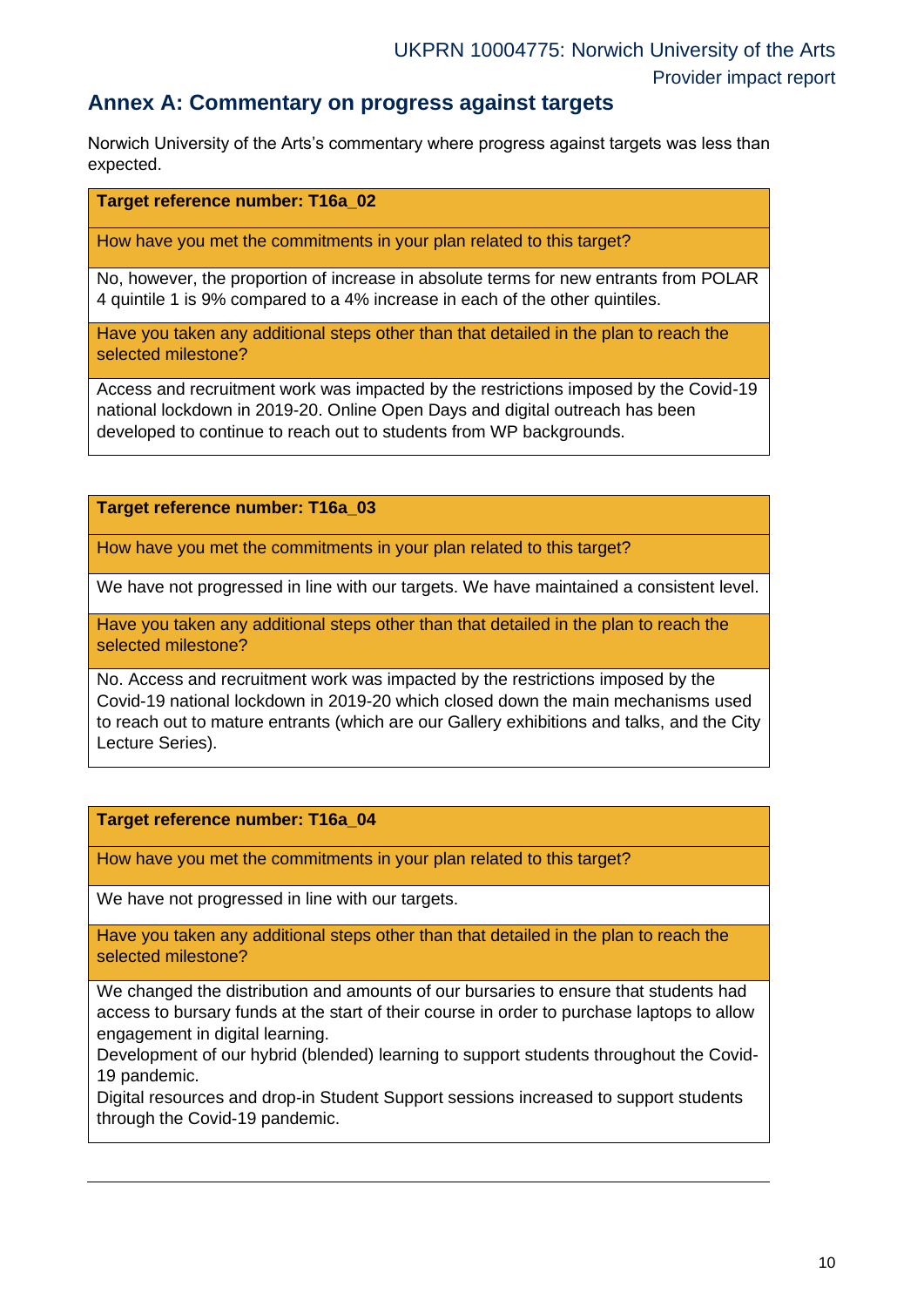#### **Target reference number: T16a\_05**

How have you met the commitments in your plan related to this target?

We have not progressed in line with our targets.

 Have you taken any additional steps other than that detailed in the plan to reach the selected milestone?

 We changed the distribution and amounts of our bursaries to ensure that students had access to bursary funds at the start of their course in order to purchase laptops to allow engagement in digital learning.

 Development of our hybrid (blended) learning to support students throughout the Covid-19 pandemic.

 Digital resources and drop-in Student Support sessions increased to support students through the Covid-19 pandemic.

**Target reference number: T16a\_06** 

How have you met the commitments in your plan related to this target?

We have not progressed in line with our targets.

 Have you taken any additional steps other than that detailed in the plan to reach the selected milestone?

 We changed the distribution and amounts of our bursaries to ensure that students had access to bursary funds at the start of their course in order to purchase laptops to allow engagement in digital learning.

 Development of our hybrid (blended) learning to support students throughout the Covid-19 pandemic.

 Digital resources and drop-in Student Support sessions increased to support students through the Covid-19 pandemic.

#### **Target reference number: T16a\_10**

How have you met the commitments in your plan related to this target?

 We have not reduced the gap in line with our targets, a position that was recognised and acknowledged in our APP 2020-25. It should be noted that our population of students from BAME backgrounds is relatively small and percentage indicators are disproportionately affected by individual outcomes.

 Have you taken any additional steps other than that detailed in the plan to reach the selected milestone?

 We have implemented our Change Working group which is tasked with identifying interventions and best practice aimed at increasing inclusivity and reducing discrimination and disadvantage for underrepresented groups in HE.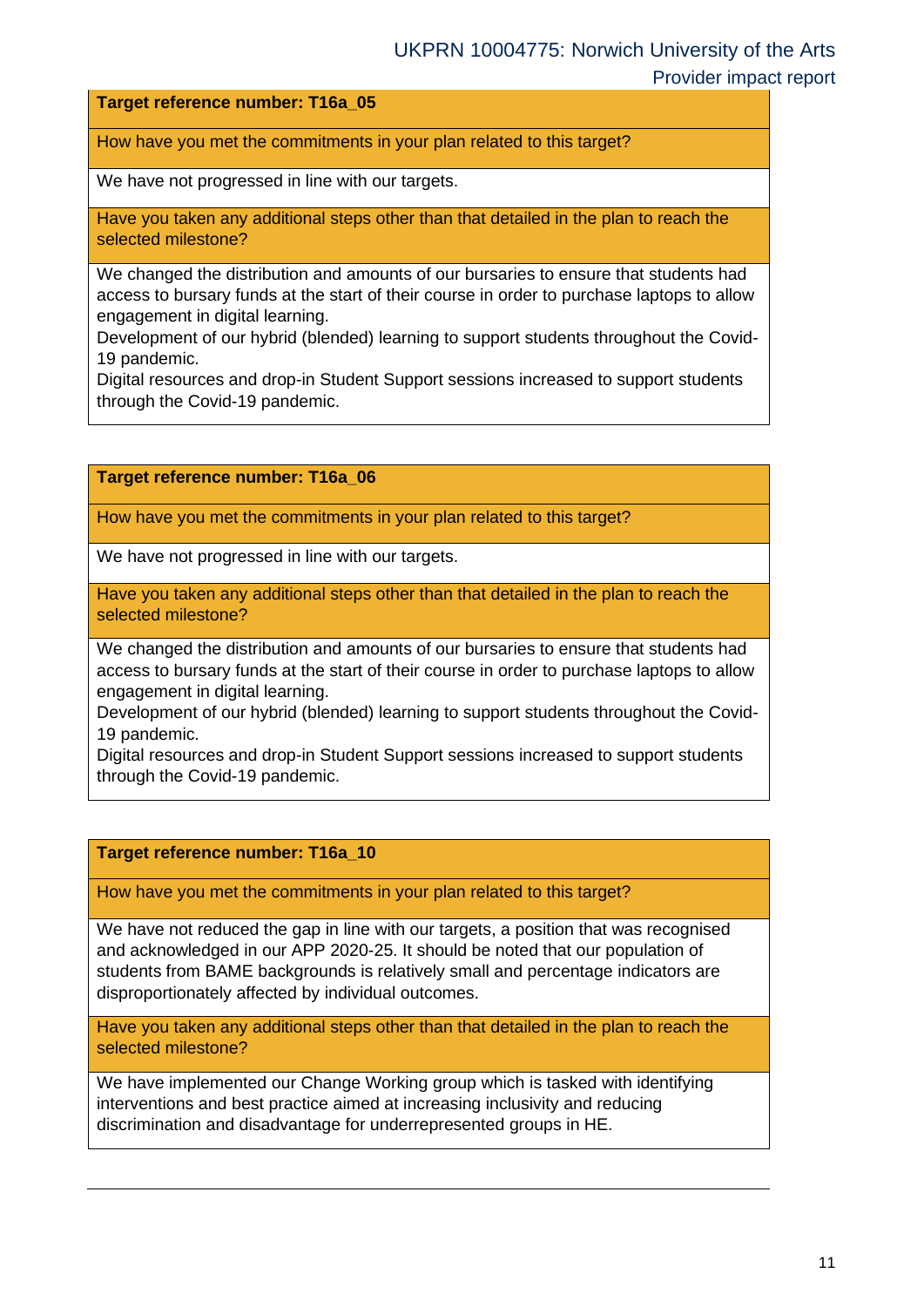**Target reference number: T16a\_12** 

How have you met the commitments in your plan related to this target?

 No. The proportion of disabled students who have withdrawn or failed was 11% in 2019- 20 compared to 5% of students who did not declare a disability

 Have you taken any additional steps other than that detailed in the plan to reach the selected milestone?

 The impact of the Covid-19 pandemic resulted in a move of teaching and student support services to online delivery during the lockdown period. We have built on what has worked to continue to deliver a range of in-person and online support.

**Target reference number: T16b\_04** 

How have you met the commitments in your plan related to this target?

We were not able to fulfill our commitments in this plan.

 Have you taken any additional steps other than that detailed in the plan to reach the selected milestone?

 We were not able to fulfill our commitments in this plan due to Covid and the move to digital delivery. We delivered online workshops in June and July, but these were not specifically targeted at mature learners.

**Target reference number: T16b\_05** 

How have you met the commitments in your plan related to this target?

 We have selected limited progress here as in terms of numbers of PALs recruited we have not met the target. We have, however, enhanced the training of the PALs that we have recruited to improve the confidence and effectiveness of the PALs that are recruited. The numbers, in hindsight, were over-ambitious and not needed given our size.

 Have you taken any additional steps other than that detailed in the plan to reach the selected milestone?

PAL mentor training enhanced.

#### **Target reference number: T16b\_06**

How have you met the commitments in your plan related to this target?

We were not able to fulfill our commitments in this plan.

 Have you taken any additional steps other than that detailed in the plan to reach the selected milestone?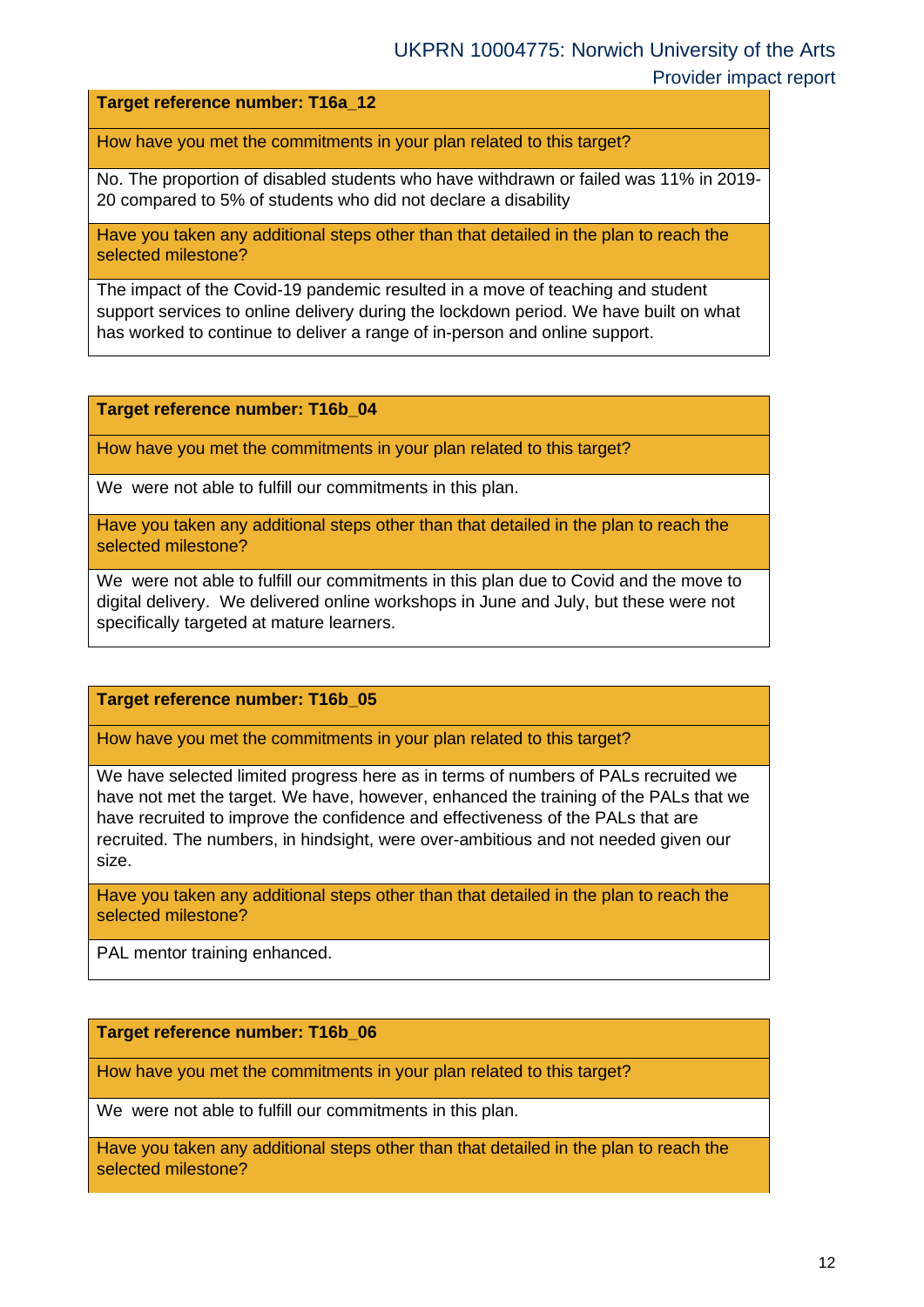We were not able to fulfill our commitments in this plan due to the impact of Covid.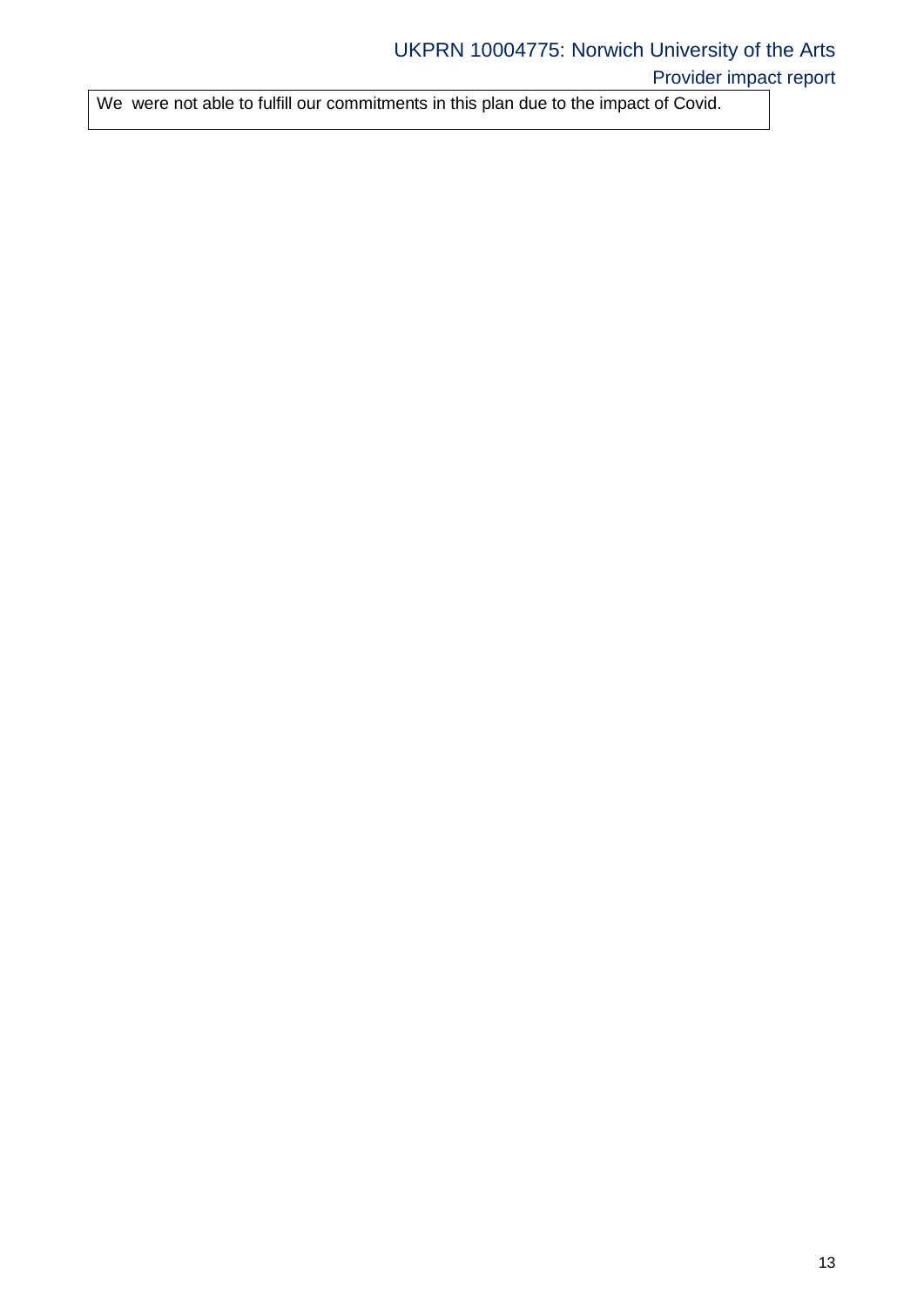# **Annex B: Optional commentary on targets**

Norwich University of the Arts's commentary on any of the targets listed in [Section 2.](#page-1-0)

<span id="page-13-0"></span>

| <b>Reference</b><br><b>Number</b> | <b>Optional commentary</b>                                                                                                                                                                                                                                                                                                                                          |
|-----------------------------------|---------------------------------------------------------------------------------------------------------------------------------------------------------------------------------------------------------------------------------------------------------------------------------------------------------------------------------------------------------------------|
|                                   |                                                                                                                                                                                                                                                                                                                                                                     |
| T16a_01                           |                                                                                                                                                                                                                                                                                                                                                                     |
| T16a_02                           |                                                                                                                                                                                                                                                                                                                                                                     |
| T16a_03                           |                                                                                                                                                                                                                                                                                                                                                                     |
| T16a_04                           | The impact of Covid-19 on different groups of students is largely unknown at<br>the present time and may have impacted on the proportion of students who<br>drop out of higher education altogether during 2019-20.                                                                                                                                                 |
| T16a_05                           | The impact of Covid-19 on different groups of students is largely unknown at<br>the present time and may have impacted on the proportion of students who<br>drop out of higher education altogether during 2019-20.                                                                                                                                                 |
| T16a_06                           | The impact of Covid-19 on different groups of students is largely unknown at<br>the present time and may have impacted on the proportion of students who<br>drop out of higher education altogether during 2019-20.                                                                                                                                                 |
| T16a_07                           |                                                                                                                                                                                                                                                                                                                                                                     |
| T16a_08                           |                                                                                                                                                                                                                                                                                                                                                                     |
| T16a_09                           |                                                                                                                                                                                                                                                                                                                                                                     |
| T16a_10                           | The 2019-20 award profile indicated that the gap has fluctuated since the<br>baseline of 11% in 2013-14 between 9% and 20%. In 2019-20 the<br>proportion of students from a BAME background who achieved a first class<br>degree increased from 15% to 20%.<br>The impact of Covid-19 on BAME students compared to White students is<br>largely unknown at present. |
| T16a_11                           |                                                                                                                                                                                                                                                                                                                                                                     |
| T16a_12                           | The impact of Covid-19 on different groups of students is largely unknown,<br>however, from our own experience the proportion of students experiencing a<br>deterioration in mental health is likely to have been a significant factor.                                                                                                                             |
| T16a_13                           |                                                                                                                                                                                                                                                                                                                                                                     |
| T16b_01                           |                                                                                                                                                                                                                                                                                                                                                                     |
| T16b_02                           |                                                                                                                                                                                                                                                                                                                                                                     |
| T16b_03                           |                                                                                                                                                                                                                                                                                                                                                                     |
| T16b_04                           |                                                                                                                                                                                                                                                                                                                                                                     |
| T16b_05                           |                                                                                                                                                                                                                                                                                                                                                                     |